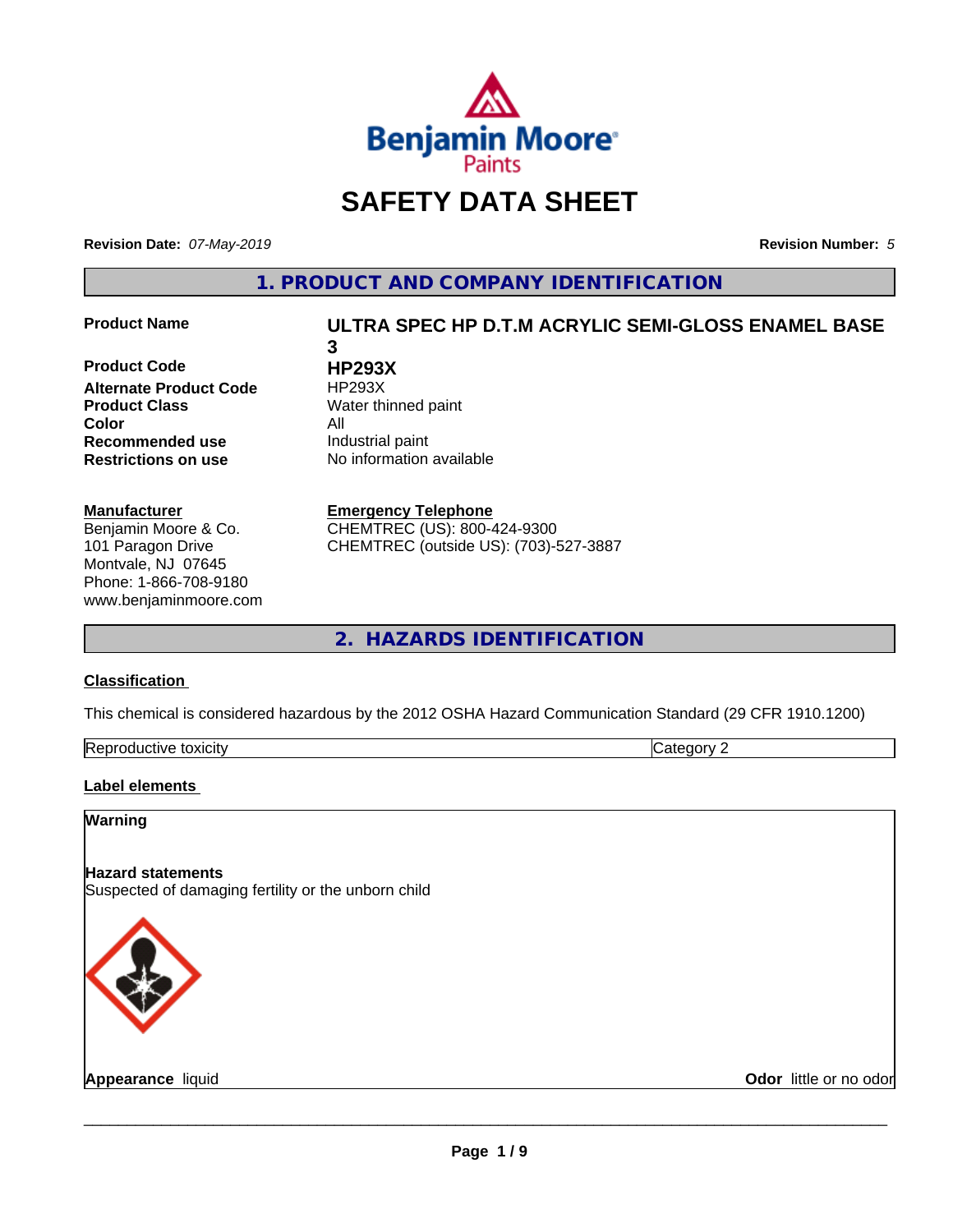### **Precautionary Statements - Prevention**

Obtain special instructions before use Do not handle until all safety precautions have been read and understood Use personal protective equipment as required

#### **Precautionary Statements - Response**

IF exposed or concerned: Get medical advice/attention

### **Precautionary Statements - Storage**

Store locked up

#### **Precautionary Statements - Disposal**

Dispose of contents/container to an approved waste disposal plant

#### **Hazards not otherwise classified (HNOC)**

Not applicable

# **Other information**

No information available

# **3. COMPOSITION INFORMATION ON COMPONENTS**

| <b>Chemical name</b>                          | CAS No.    | Weight-%    |
|-----------------------------------------------|------------|-------------|
| Titanium dioxide                              | 13463-67-7 | - 5         |
| 2,2,4-trimethyl-1,3-propanediol diisobutyrate | 6846-50-0  | - 5         |
| Zinc phosphate                                | 7779-90-0  | - 5         |
| Nepheline svenite                             | 37244-96-5 | - 5         |
| Ammonia                                       | 7664-41-7  | $0.1 - 0.5$ |

# **4. FIRST AID MEASURES**

| Rinse thoroughly with plenty of water for at least 15 minutes and consult a<br>physician.<br>Wash off immediately with soap and plenty of water while removing all<br>contaminated clothes and shoes.<br>Move to fresh air. If symptoms persist, call a physician.<br>Clean mouth with water and afterwards drink plenty of water. Consult a physician<br>if necessary.<br>None known.<br>Treat symptomatically. | <b>General Advice</b>                            | No hazards which require special first aid measures. |
|------------------------------------------------------------------------------------------------------------------------------------------------------------------------------------------------------------------------------------------------------------------------------------------------------------------------------------------------------------------------------------------------------------------|--------------------------------------------------|------------------------------------------------------|
|                                                                                                                                                                                                                                                                                                                                                                                                                  | <b>Eye Contact</b>                               |                                                      |
|                                                                                                                                                                                                                                                                                                                                                                                                                  | <b>Skin Contact</b>                              |                                                      |
|                                                                                                                                                                                                                                                                                                                                                                                                                  | <b>Inhalation</b>                                |                                                      |
|                                                                                                                                                                                                                                                                                                                                                                                                                  | Ingestion                                        |                                                      |
|                                                                                                                                                                                                                                                                                                                                                                                                                  | <b>Most Important</b><br><b>Symptoms/Effects</b> |                                                      |
|                                                                                                                                                                                                                                                                                                                                                                                                                  | <b>Notes To Physician</b>                        |                                                      |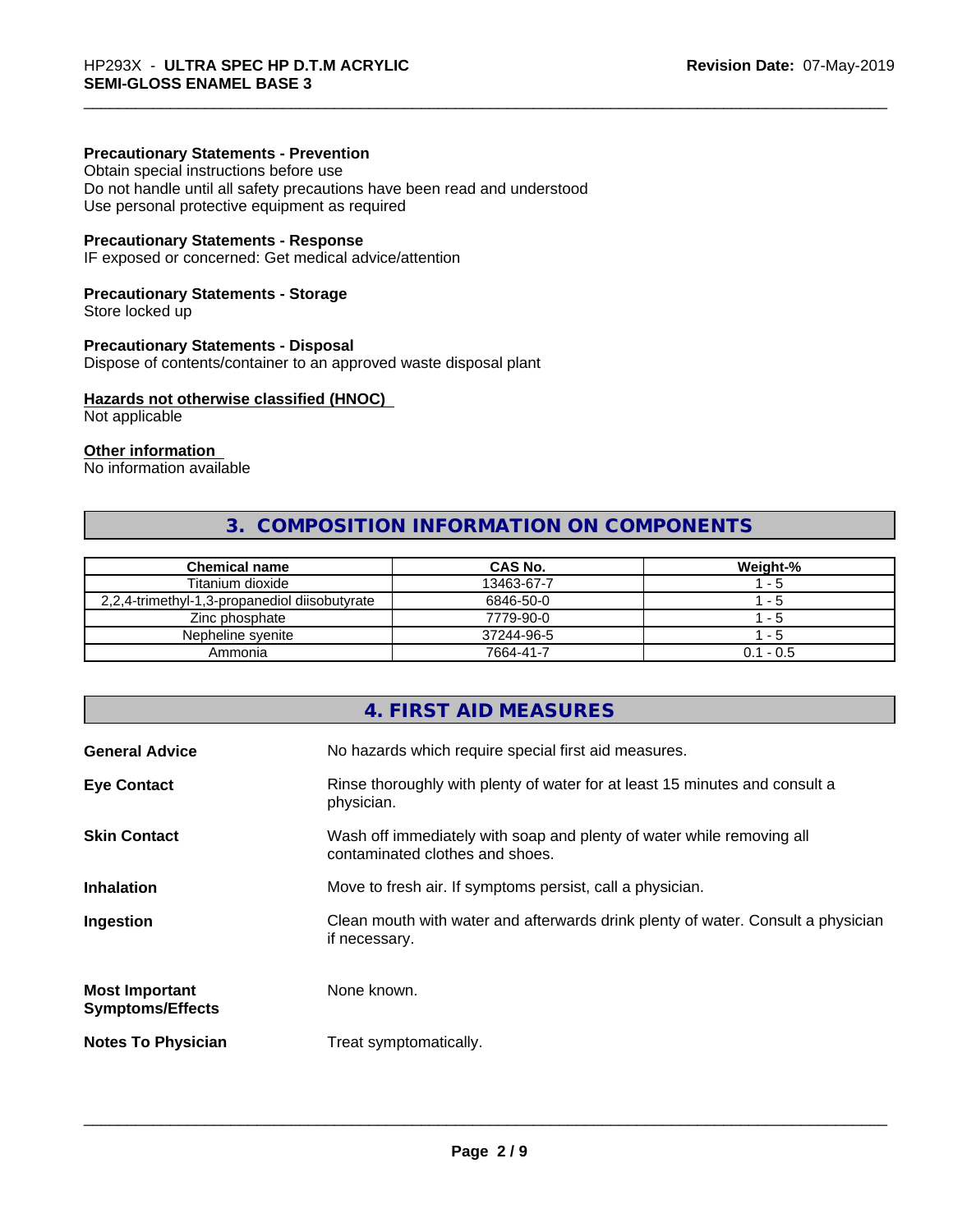# **5. FIRE-FIGHTING MEASURES**

| <b>Suitable Extinguishing Media</b>                                              | Use extinguishing measures that are appropriate to local<br>circumstances and the surrounding environment.                                                                                                                  |  |
|----------------------------------------------------------------------------------|-----------------------------------------------------------------------------------------------------------------------------------------------------------------------------------------------------------------------------|--|
| Protective equipment and precautions for firefighters                            | As in any fire, wear self-contained breathing apparatus<br>pressure-demand, MSHA/NIOSH (approved or equivalent)<br>and full protective gear.<br>Closed containers may rupture if exposed to fire or<br>extreme heat.<br>No. |  |
| <b>Specific Hazards Arising From The Chemical</b>                                |                                                                                                                                                                                                                             |  |
| Sensitivity to mechanical impact                                                 |                                                                                                                                                                                                                             |  |
| Sensitivity to static discharge                                                  | No.                                                                                                                                                                                                                         |  |
| <b>Flash Point Data</b><br>Flash point (°F)<br>Flash Point (°C)<br><b>Method</b> | 250.0<br>121.1<br><b>PMCC</b>                                                                                                                                                                                               |  |
| <b>Flammability Limits In Air</b>                                                |                                                                                                                                                                                                                             |  |
| Lower flammability limit:<br><b>Upper flammability limit:</b>                    | Not applicable<br>Not applicable                                                                                                                                                                                            |  |
| <b>NFPA</b><br>Health: 1<br>Flammability: 1                                      | <b>Instability: 0</b><br><b>Special: Not Applicable</b>                                                                                                                                                                     |  |
| <b>NFPA Legend</b>                                                               |                                                                                                                                                                                                                             |  |

- 0 Not Hazardous
- 1 Slightly
- 2 Moderate
- 3 High
- 4 Severe

*The ratings assigned are only suggested ratings, the contractor/employer has ultimate responsibilities for NFPA ratings where this system is used.*

*Additional information regarding the NFPA rating system is available from the National Fire Protection Agency (NFPA) at www.nfpa.org.*

# **6. ACCIDENTAL RELEASE MEASURES**

| <b>Personal Precautions</b>      | Avoid contact with skin, eyes and clothing. Ensure adequate ventilation.                             |
|----------------------------------|------------------------------------------------------------------------------------------------------|
| <b>Other Information</b>         | Prevent further leakage or spillage if safe to do so.                                                |
| <b>Environmental precautions</b> | See Section 12 for additional Ecological Information.                                                |
| <b>Methods for Cleaning Up</b>   | Soak up with inert absorbent material. Sweep up and shovel into suitable<br>containers for disposal. |
|                                  | $\overline{11111101110111010707001000}$                                                              |

**7. HANDLING AND STORAGE**

Handling **Handling** Avoid contact with skin, eyes and clothing. Avoid breathing vapors, spray mists or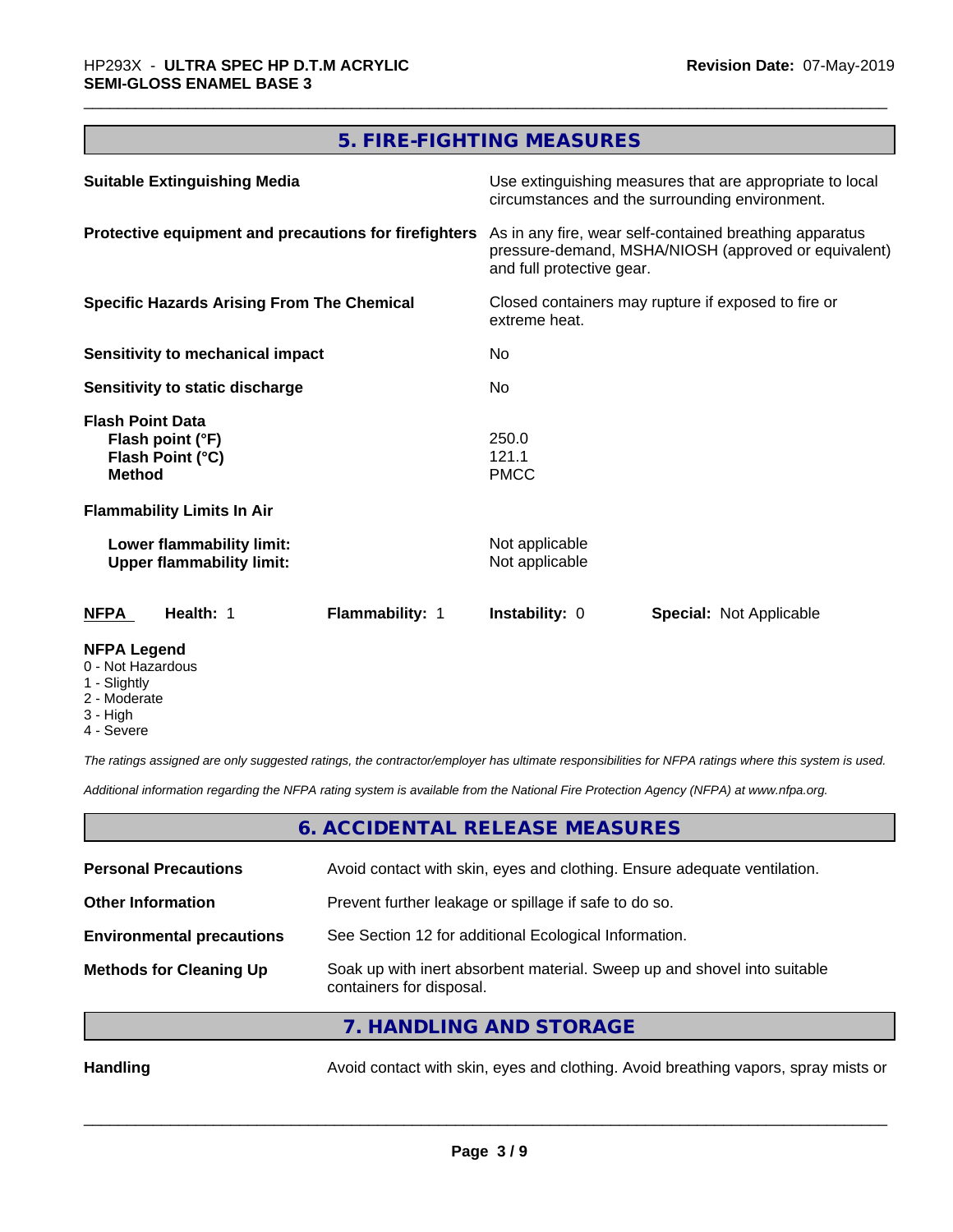sanding dust. In case of insufficient ventilation, wear suitable respiratory equipment.

#### **Storage** Keep container tightly closed. Keep out of the reach of children.

**Incompatible Materials** No information available

# **8. EXPOSURE CONTROLS/PERSONAL PROTECTION**

#### **Exposure Limits**

| <b>Chemical name</b> | <b>ACGIH TLV</b>  | <b>OSHA PEL</b>           |
|----------------------|-------------------|---------------------------|
| Titanium dioxide     | 10 mg/m $3$ - TWA | 15 mg/m $3$ - TWA         |
| Ammonia              | 25 ppm - TWA      | 50 ppm - TWA              |
|                      | 35 ppm - STEL     | $35 \text{ mg/m}^3$ - TWA |

#### **Legend**

ACGIH - American Conference of Governmental Industrial Hygienists Exposure Limits OSHA - Occupational Safety & Health Administration Exposure Limits N/E - Not Established

### **Engineering Measures** Ensure adequate ventilation, especially in confined areas.

# **Personal Protective Equipment**

| <b>Eye/Face Protection</b>    | Safety glasses with side-shields.                                        |
|-------------------------------|--------------------------------------------------------------------------|
| <b>Skin Protection</b>        | Protective gloves and impervious clothing.                               |
| <b>Respiratory Protection</b> | In case of insufficient ventilation wear suitable respiratory equipment. |
| <b>Hygiene Measures</b>       | Avoid contact with skin, eyes and clothing. Remove and wash contaminated |

clothing before re-use. Wash thoroughly after handling.

**9. PHYSICAL AND CHEMICAL PROPERTIES**

| Appearance<br>Odor         | liquid<br>little or no odor |
|----------------------------|-----------------------------|
| <b>Odor Threshold</b>      | No information available    |
| Density (Ibs/gal)          | $8.95 - 9.05$               |
| <b>Specific Gravity</b>    | $1.07 - 1.09$               |
| рH                         | No information available    |
| <b>Viscosity (cps)</b>     | No information available    |
| Solubility(ies)            | No information available    |
| <b>Water solubility</b>    | No information available    |
| <b>Evaporation Rate</b>    | No information available    |
| Vapor pressure             | No information available    |
| Vapor density              | No information available    |
| Wt. % Solids               | $40 - 50$                   |
| Vol. % Solids              | $35 - 45$                   |
| Wt. % Volatiles            | $50 - 60$                   |
| Vol. % Volatiles           | $55 - 65$                   |
| VOC Regulatory Limit (g/L) | < 150                       |
| <b>Boiling Point (°F)</b>  | 212                         |
| <b>Boiling Point (°C)</b>  | 100                         |
| Freezing point (°F)        | 32                          |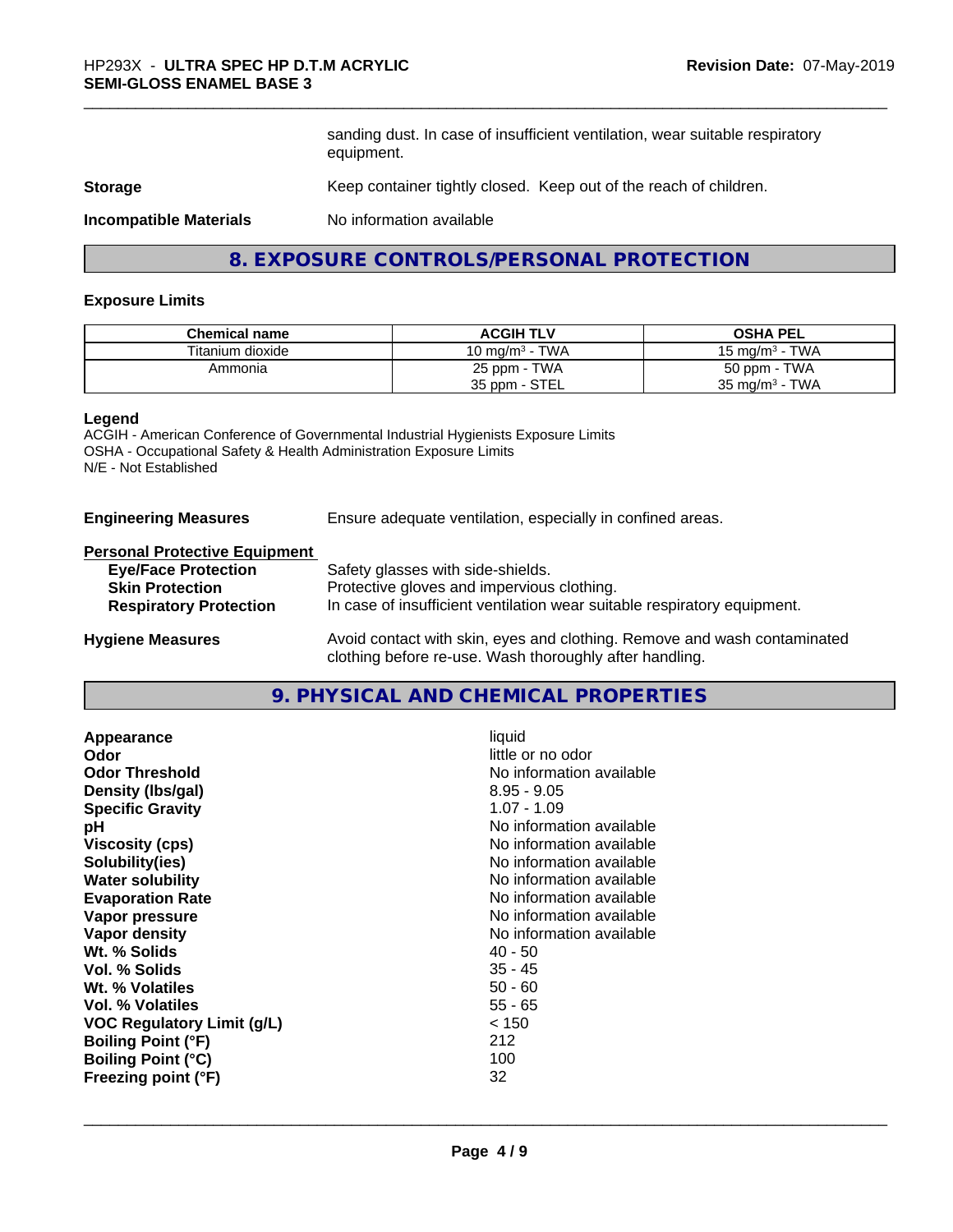# \_\_\_\_\_\_\_\_\_\_\_\_\_\_\_\_\_\_\_\_\_\_\_\_\_\_\_\_\_\_\_\_\_\_\_\_\_\_\_\_\_\_\_\_\_\_\_\_\_\_\_\_\_\_\_\_\_\_\_\_\_\_\_\_\_\_\_\_\_\_\_\_\_\_\_\_\_\_\_\_\_\_\_\_\_\_\_\_\_\_\_\_\_ HP293X - **ULTRA SPEC HP D.T.M ACRYLIC SEMI-GLOSS ENAMEL BASE 3**

| <b>Freezing Point (°C)</b>           | 0                        |
|--------------------------------------|--------------------------|
| Flash point (°F)                     | 250.0                    |
| Flash Point (°C)                     | 121.1                    |
| <b>Method</b>                        | <b>PMCC</b>              |
| Flammability (solid, gas)            | Not applicable           |
| <b>Upper flammability limit:</b>     | Not applicable           |
| Lower flammability limit:            | Not applicable           |
| <b>Autoignition Temperature (°F)</b> | No information available |
| <b>Autoignition Temperature (°C)</b> | No information available |
| Decomposition Temperature (°F)       | No information available |
| Decomposition Temperature (°C)       | No information available |
| <b>Partition coefficient</b>         | No information available |

# **10. STABILITY AND REACTIVITY**

| <b>Reactivity</b>                         | Not Applicable                           |
|-------------------------------------------|------------------------------------------|
| <b>Chemical Stability</b>                 | Stable under normal conditions.          |
| <b>Conditions to avoid</b>                | Prevent from freezing.                   |
| <b>Incompatible Materials</b>             | No materials to be especially mentioned. |
| <b>Hazardous Decomposition Products</b>   | None under normal use.                   |
| <b>Possibility of hazardous reactions</b> | None under normal conditions of use.     |

# **11. TOXICOLOGICAL INFORMATION**

| <b>Product Information</b>                                                                                                                              |                                                                                                                                                                                                                                                                                                                                                                        |  |
|---------------------------------------------------------------------------------------------------------------------------------------------------------|------------------------------------------------------------------------------------------------------------------------------------------------------------------------------------------------------------------------------------------------------------------------------------------------------------------------------------------------------------------------|--|
| Information on likely routes of exposure                                                                                                                |                                                                                                                                                                                                                                                                                                                                                                        |  |
| <b>Principal Routes of Exposure</b>                                                                                                                     | Eye contact, skin contact and inhalation.                                                                                                                                                                                                                                                                                                                              |  |
| <b>Acute Toxicity</b>                                                                                                                                   |                                                                                                                                                                                                                                                                                                                                                                        |  |
| <b>Product Information</b>                                                                                                                              | No information available                                                                                                                                                                                                                                                                                                                                               |  |
| Symptoms related to the physical, chemical and toxicological characteristics                                                                            |                                                                                                                                                                                                                                                                                                                                                                        |  |
| <b>Symptoms</b>                                                                                                                                         | No information available                                                                                                                                                                                                                                                                                                                                               |  |
| Delayed and immediate effects as well as chronic effects from short and long-term exposure                                                              |                                                                                                                                                                                                                                                                                                                                                                        |  |
| Eye contact<br><b>Skin contact</b><br><b>Inhalation</b><br>Ingestion<br><b>Sensitization</b><br><b>Neurological Effects</b><br><b>Mutagenic Effects</b> | May cause slight irritation.<br>Substance may cause slight skin irritation. Prolonged or repeated contact may dry<br>skin and cause irritation.<br>May cause irritation of respiratory tract.<br>Ingestion may cause gastrointestinal irritation, nausea, vomiting and diarrhea.<br>No information available<br>No information available.<br>No information available. |  |
|                                                                                                                                                         |                                                                                                                                                                                                                                                                                                                                                                        |  |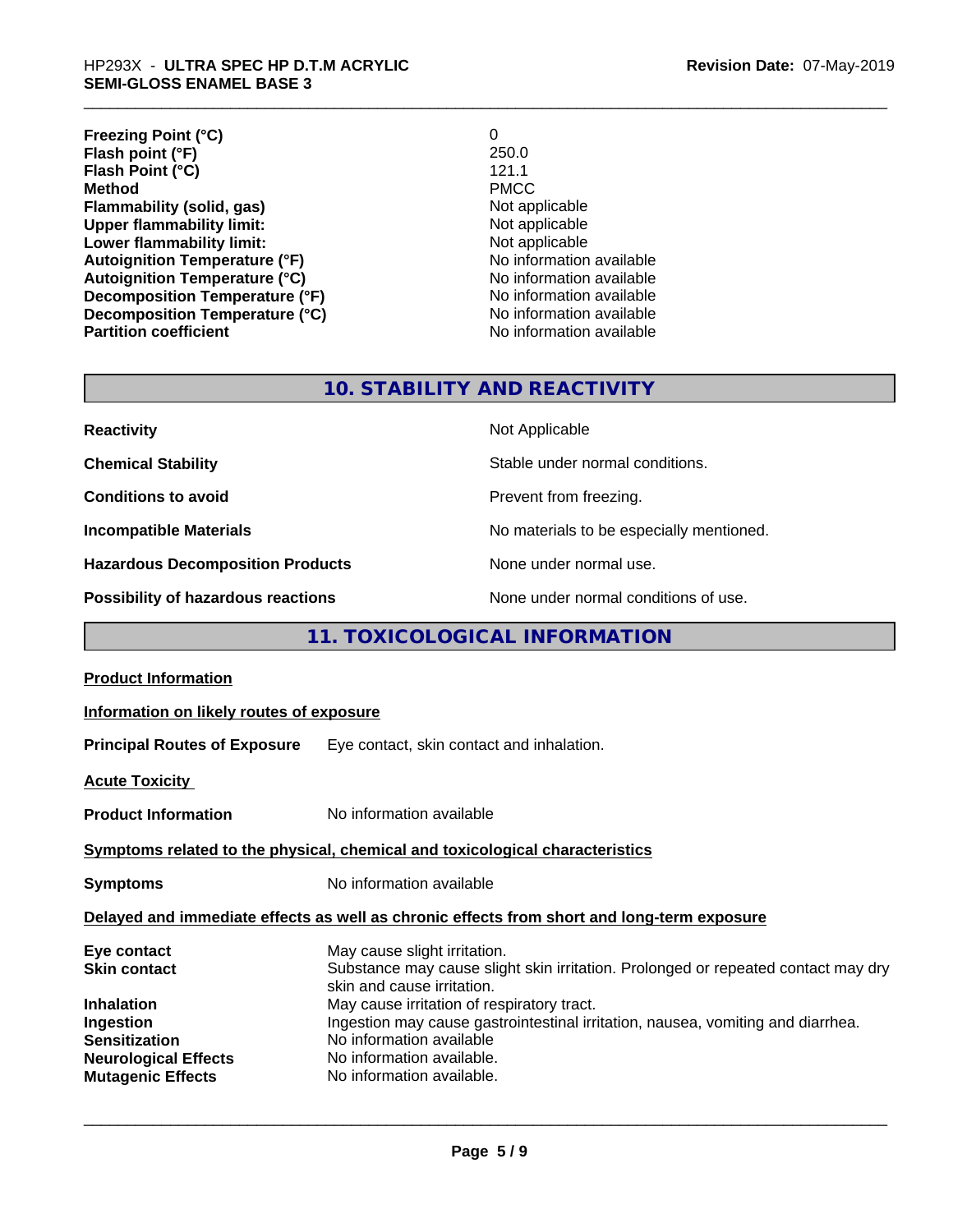| <b>Reproductive Effects</b>     | Possible risk of impaired fertility. Possible risk of harm to the unborn child. |
|---------------------------------|---------------------------------------------------------------------------------|
| <b>Developmental Effects</b>    | No information available.                                                       |
| Target organ effects            | No information available.                                                       |
| <b>STOT - single exposure</b>   | No information available.                                                       |
| <b>STOT - repeated exposure</b> | No information available.                                                       |
| Other adverse effects           | No information available.                                                       |
| <b>Aspiration Hazard</b>        | No information available                                                        |

#### **Numerical measures of toxicity**

#### **The following values are calculated based on chapter 3.1 of the GHS document**

| ATEmix (oral)                        | 38020 mg/kg  |
|--------------------------------------|--------------|
| <b>ATEmix (dermal)</b>               | 188992 mg/kg |
| <b>ATEmix (inhalation-dust/mist)</b> | 463.4 ma/L   |

#### **Component Information**

| Chemical name                   | Oral LD50             | Dermal LD50 | Inhalation LC50        |
|---------------------------------|-----------------------|-------------|------------------------|
| Titanium dioxide                | $> 10000$ mg/kg (Rat) |             |                        |
| 13463-67-7                      |                       |             |                        |
| 2,2,4-trimethyl-1,3-propanediol | $>$ 3200 mg/kg (Rat)  |             |                        |
| diisobutyrate                   |                       |             |                        |
| 6846-50-0                       |                       |             |                        |
| Zinc phosphate                  | $>$ 5000 mg/kg (Rat)  |             |                        |
| 7779-90-0                       |                       |             |                        |
| Ammonia                         | $=$ 350 mg/kg (Rat)   |             | $= 2000$ ppm (Rat) 4 h |
| 7664-41-7                       |                       |             |                        |

#### **Carcinogenicity**

*The information below indicateswhether each agency has listed any ingredient as a carcinogen:.*

| <b>Chemical</b><br>∣ name                                                                                                                       | <b>IARC</b>                  | <b>NTP</b> | <b>OSHA</b> |
|-------------------------------------------------------------------------------------------------------------------------------------------------|------------------------------|------------|-------------|
|                                                                                                                                                 | .<br>2B<br>Possible<br>Human |            | Listed      |
| <b>The Contract of the Contract of the Contract of the Contract of the Contract of the Contract of the Contract o</b><br>n dioxide<br>l itanıum | Carcinogen                   |            |             |

• Although IARC has classified titanium dioxide as possibly carcinogenic to humans (2B), their summary concludes: "No significant exposure to titanium dioxide is thought to occur during the use of products in which titanium dioxide is bound to other materials, such as paint."

#### **Legend**

IARC - International Agency for Research on Cancer NTP - National Toxicity Program OSHA - Occupational Safety & Health Administration

**12. ECOLOGICAL INFORMATION**

# **Ecotoxicity Effects**

The environmental impact of this product has not been fully investigated.

# **Product Information**

#### **Acute Toxicity to Fish**

No information available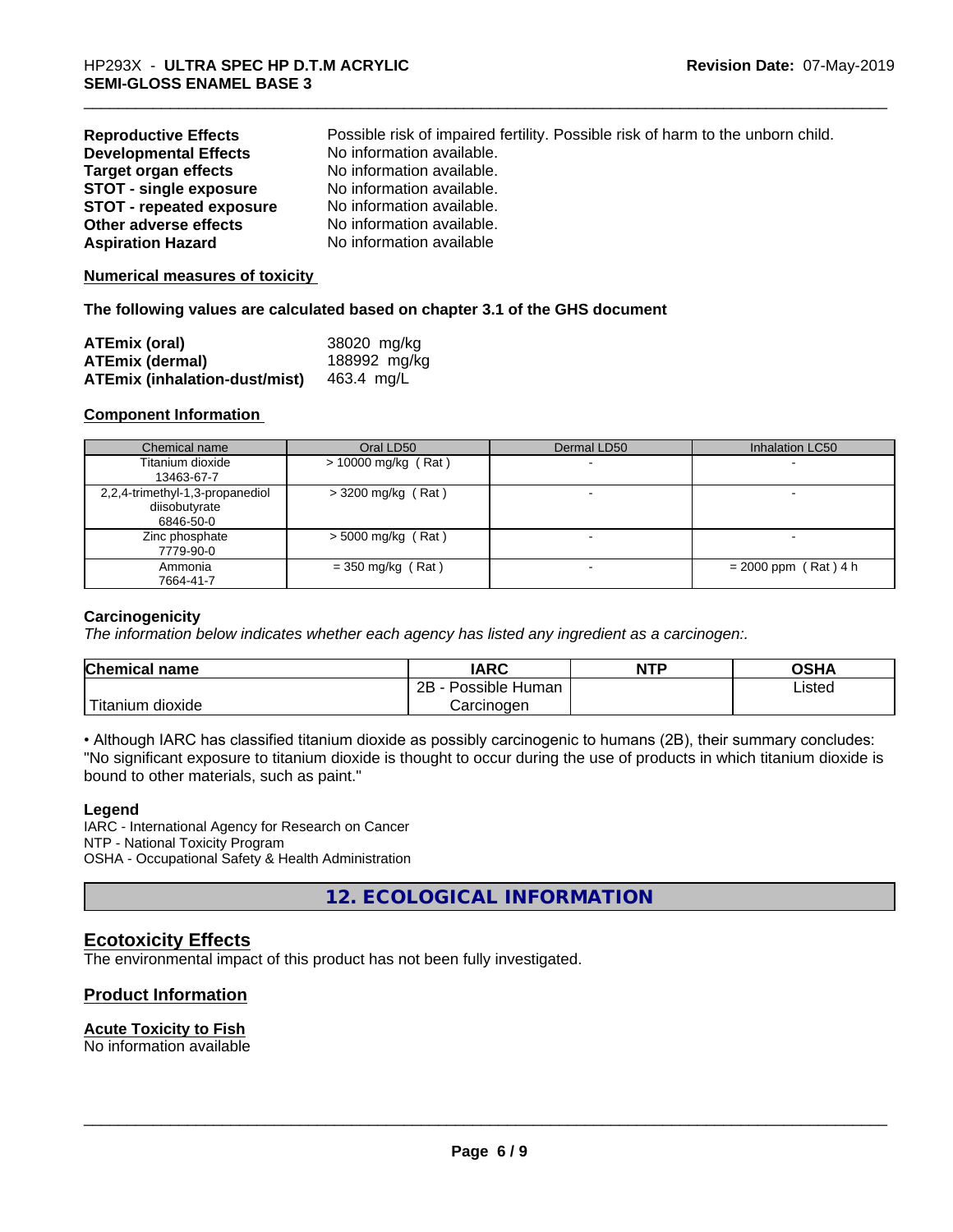#### **Acute Toxicity to Aquatic Invertebrates**

No information available

#### **Acute Toxicity to Aquatic Plants**

No information available

#### **Persistence / Degradability**

No information available.

#### **Bioaccumulation**

No information available.

#### **Mobility in Environmental Media**

No information available.

#### **Ozone**

No information available

#### **Component Information**

#### **Acute Toxicity to Fish**

Titanium dioxide  $\overline{\text{LC50:}}$  > 1000 mg/L (Fathead Minnow - 96 hr.)

#### **Acute Toxicity to Aquatic Invertebrates**

No information available

#### **Acute Toxicity to Aquatic Plants**

No information available

|                                  | 13. DISPOSAL CONSIDERATIONS                                                                                                                                                                                               |
|----------------------------------|---------------------------------------------------------------------------------------------------------------------------------------------------------------------------------------------------------------------------|
| <b>Waste Disposal Method</b>     | Dispose of in accordance with federal, state, and local regulations. Local<br>requirements may vary, consult your sanitation department or state-designated<br>environmental protection agency for more disposal options. |
|                                  | <b>14. TRANSPORT INFORMATION</b>                                                                                                                                                                                          |
| <b>DOT</b>                       | Not regulated                                                                                                                                                                                                             |
| <b>ICAO/IATA</b>                 | Not regulated                                                                                                                                                                                                             |
| <b>IMDG/IMO</b>                  | Not regulated                                                                                                                                                                                                             |
|                                  | <b>15. REGULATORY INFORMATION</b>                                                                                                                                                                                         |
| <b>International Inventories</b> |                                                                                                                                                                                                                           |
| <b>TSCA: United States</b>       | Yes - All components are listed or exempt.                                                                                                                                                                                |
|                                  |                                                                                                                                                                                                                           |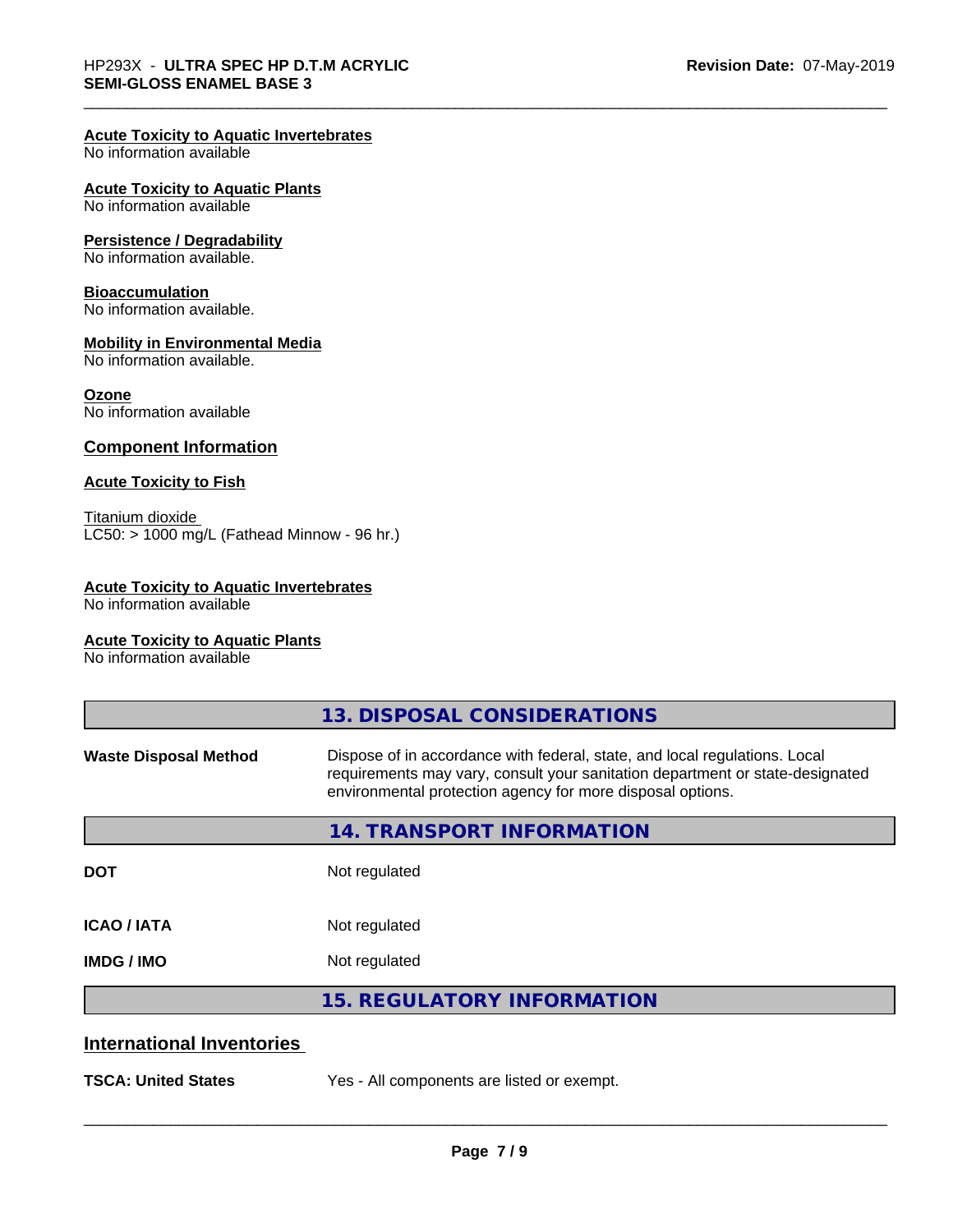**DSL: Canada** Yes - All components are listed or exempt.

# **Federal Regulations**

| SARA 311/312 hazardous categorization |     |  |
|---------------------------------------|-----|--|
| Acute health hazard                   | Nο  |  |
| <b>Chronic Health Hazard</b>          | Yes |  |
| Fire hazard                           | Nο  |  |
| Sudden release of pressure hazard     | Nο  |  |
| <b>Reactive Hazard</b>                | No  |  |

#### **SARA 313**

Section 313 of Title III of the Superfund Amendments and Reauthorization Act of 1986 (SARA). This product contains a chemical or chemicals which are subject to the reporting requirements of the Act and Title 40 of the Code of Federal Regulations, Part 372:

| <b>Chemical name</b> | CAS No.   | Weight-% | <b>CERCLA/SARA 313</b>     |
|----------------------|-----------|----------|----------------------------|
|                      |           |          | (de minimis concentration) |
| Zinc phosphate       | 7779-90-0 |          |                            |

### **Clean Air Act,Section 112 Hazardous Air Pollutants (HAPs) (see 40 CFR 61)**

This product contains the following HAPs:

*None*

# **US State Regulations**

#### **California Proposition 65**

**A** WARNING: Cancer and Reproductive Harm– www.P65warnings.ca.gov

#### **State Right-to-Know**

| Chemical<br>`name    | . .<br>Mass<br>achueatta<br>⊶aChus∈us | <b>Jersev</b><br><b>Nev</b> | Pennsylvania |
|----------------------|---------------------------------------|-----------------------------|--------------|
| l itanium<br>dioxide |                                       |                             |              |
| --<br>Zinc phosphate |                                       |                             |              |

#### **Legend**

X - Listed

# **16. OTHER INFORMATION**

**HMIS** - **Health:** 1\* **Flammability:** 1 **Reactivity:** 0 **PPE:** -

 $\overline{\phantom{a}}$  ,  $\overline{\phantom{a}}$  ,  $\overline{\phantom{a}}$  ,  $\overline{\phantom{a}}$  ,  $\overline{\phantom{a}}$  ,  $\overline{\phantom{a}}$  ,  $\overline{\phantom{a}}$  ,  $\overline{\phantom{a}}$  ,  $\overline{\phantom{a}}$  ,  $\overline{\phantom{a}}$  ,  $\overline{\phantom{a}}$  ,  $\overline{\phantom{a}}$  ,  $\overline{\phantom{a}}$  ,  $\overline{\phantom{a}}$  ,  $\overline{\phantom{a}}$  ,  $\overline{\phantom{a}}$ 

# **HMIS Legend**

- 0 Minimal Hazard
- 1 Slight Hazard
- 2 Moderate Hazard